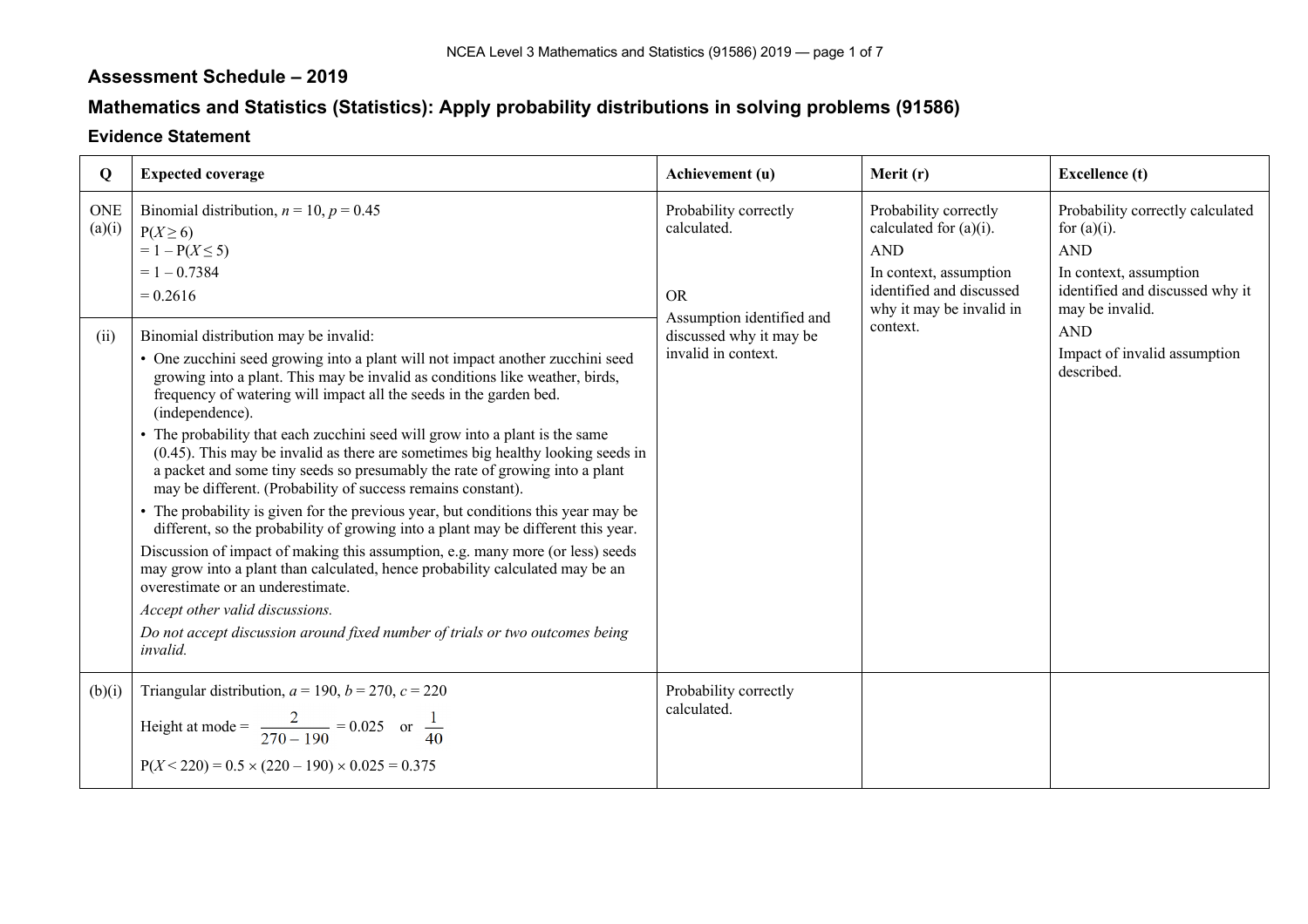| (ii)  | This probability is less than $0.5$ ; therefore 220 is not the median.<br>The median is greater than 220 as the $P(X \leq \text{median})$ must be 0.5.<br>Mark for consistency with $(b)(i)$ .                                                                                                                                                                                                                                                                                                                                                                                                                   | Reasoned statement with<br>evidence that the median<br>must be greater than 220.                                                           | Reasoned statement with<br>evidence that the median<br>must be greater than 220.<br><b>AND</b><br>Comparison of calculated<br>probability with 0.5.                                                             |                                                                                                                                                                                                                                            |
|-------|------------------------------------------------------------------------------------------------------------------------------------------------------------------------------------------------------------------------------------------------------------------------------------------------------------------------------------------------------------------------------------------------------------------------------------------------------------------------------------------------------------------------------------------------------------------------------------------------------------------|--------------------------------------------------------------------------------------------------------------------------------------------|-----------------------------------------------------------------------------------------------------------------------------------------------------------------------------------------------------------------|--------------------------------------------------------------------------------------------------------------------------------------------------------------------------------------------------------------------------------------------|
| (iii) | Triangular distribution, $a = 190$ , $b = 270$ , $c = 220$<br>$P(X < 215) = \frac{1}{2} \times \left(\frac{25}{30} \times \frac{1}{40}\right) \times 25 = 0.2604$<br>accept rounding to 0.26.<br>Binomial, $n = 10$ , $p = 0.26$<br>$P(X \le 5) = 0.9759$<br>Assumptions:<br>• Each plant produces zucchinis of similar size (the probability of a zucchini<br>being less than 215 mm remains constant).<br>• The length of one zucchini does not influence the length of any other zucchini.<br>Note that those candidates without graphics calculators will use $p = 0.25$ , giving<br>$P(X \le 5) = 0.9803$ . | Probability for one zucchini<br>correctly calculated<br>$(p = 0.26)$ .<br><b>OR</b><br>Calculated binomial using<br>incorrect probability. | Probability for one<br>zucchini correctly<br>calculated.<br><b>AND</b><br>Correct identification of<br>the binomial distribution.<br>OR.<br>Binomial distribution used<br>to calculate required<br>probability. | Probability for one zucchini<br>correctly calculated.<br><b>AND</b><br>Binomial distribution used to<br>calculate required probability<br>with parameters stated.<br><b>AND</b><br>At least ONE assumption<br>correctly stated in context. |

| NØ                                    | <b>BT4</b><br>141                                             | <b>BIA</b><br>194 | A <sub>3</sub> | A4     | <b>M5</b> | <b>M6</b> | <b>TO 5</b><br><u>، تە</u> | E8       |
|---------------------------------------|---------------------------------------------------------------|-------------------|----------------|--------|-----------|-----------|----------------------------|----------|
| No response; no<br>relevant evidence. | Reasonable start /<br>attempt at one part of<br>the question. | l of u            | 2 of u         | 3 of u | l of r    | 2 of r    | 1 of t                     | $2$ of t |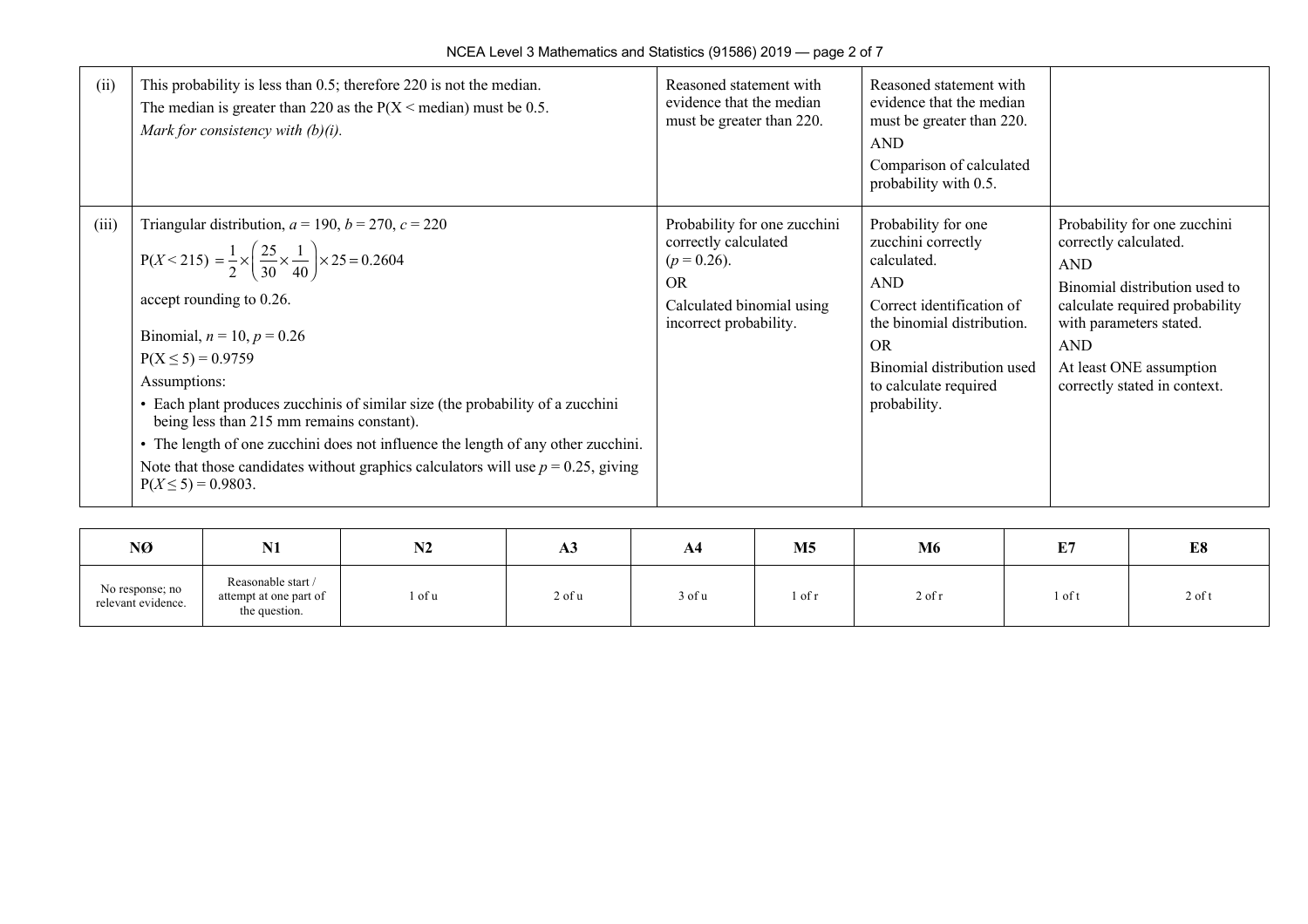| Q             | <b>Expected coverage</b>                                                                                                                                                                                                                                                                                                                                                                                                                                                                                                                                                                                                                                                                                                                                                                                                                                                        | Achievement (u)                                                                                                                                                                                                                                               | Merit (r)                                                                                                                                                                                                                                                                                                                                                                                               | <b>Excellence</b> (t)                                                                                                                                                                                                                                                                  |
|---------------|---------------------------------------------------------------------------------------------------------------------------------------------------------------------------------------------------------------------------------------------------------------------------------------------------------------------------------------------------------------------------------------------------------------------------------------------------------------------------------------------------------------------------------------------------------------------------------------------------------------------------------------------------------------------------------------------------------------------------------------------------------------------------------------------------------------------------------------------------------------------------------|---------------------------------------------------------------------------------------------------------------------------------------------------------------------------------------------------------------------------------------------------------------|---------------------------------------------------------------------------------------------------------------------------------------------------------------------------------------------------------------------------------------------------------------------------------------------------------------------------------------------------------------------------------------------------------|----------------------------------------------------------------------------------------------------------------------------------------------------------------------------------------------------------------------------------------------------------------------------------------|
| TWO<br>(a)(i) | is 14.5%, which is more than $10\%$ ; therefore claim is correct.<br>$rac{6}{62}$<br><b>OR</b><br>$10\% \text{ of } 62 = 6.2$<br>9 cobs had more than 160 grams; therefore claim is correct.<br>Do not accept use of the normal distribution.                                                                                                                                                                                                                                                                                                                                                                                                                                                                                                                                                                                                                                   | Proportion correctly calculated AND a<br>statement that claim is correct.                                                                                                                                                                                     |                                                                                                                                                                                                                                                                                                                                                                                                         |                                                                                                                                                                                                                                                                                        |
| (ii)          | Expected coverage:<br>The Normal Distribution model would be an appropriate model<br>for the yield per cob because:<br>• The shape of the distribution appears to be symmetrical about<br>the mean (152.3g), unimodal and somewhat bell-shaped. This<br>makes sense as most yields would be close to the mean with<br>roughly equal proportions above and below the mean<br>• Probability calculation(s) given comparing theory vs observed<br>e.g. Model $P(X>160g)=0.1357$ which is close to Observed<br>$P(X>160g)=0.1452$<br>· Discussion or calculation of standard deviation or range or<br>middle 50% or similar<br>· Slight differences observed due to sampling variation. As 62 is a<br>relatively small sample, we would not expect the observed<br>distribution to perfectly match the theory. If we had another<br>sample of 62, it would look slightly different. | ONE of a relevant feature of the<br>distribution is described and compared<br>to the features of the normal<br>distribution.<br><b>OR</b><br>A relevant probability is calculated<br>using the normal distribution and<br>compared to the given distribution. | Either<br>TWO different relevant features<br>of the distribution are described<br>and compared to the features of<br>the normal distribution.<br><b>OR</b><br>ONE feature of the distribution<br>are described and compared to<br>the features of the normal<br>distribution and a relevant<br>probability is calculated using<br>the normal distribution and<br>compared to the given<br>distribution. | TWO different relevant features<br>of the distribution are described<br>in context and compared to the<br>features of the normal<br>distribution.<br><b>AND</b><br>A relevant probability is<br>calculated using the normal<br>distribution and compared to the<br>given distribution. |
| (iii)         | 135<br>150<br>155<br>160<br>165<br>170<br>140<br>145<br>130<br>corn yield per cob (grams)<br>Height of curve is higher than that for Super-Sweet corn.                                                                                                                                                                                                                                                                                                                                                                                                                                                                                                                                                                                                                                                                                                                          | Bell-shaped curve with correct centre.                                                                                                                                                                                                                        | Bell-shaped curve with correct<br>centre, spread and height higher<br>than for 'Super-Sweet'.                                                                                                                                                                                                                                                                                                           |                                                                                                                                                                                                                                                                                        |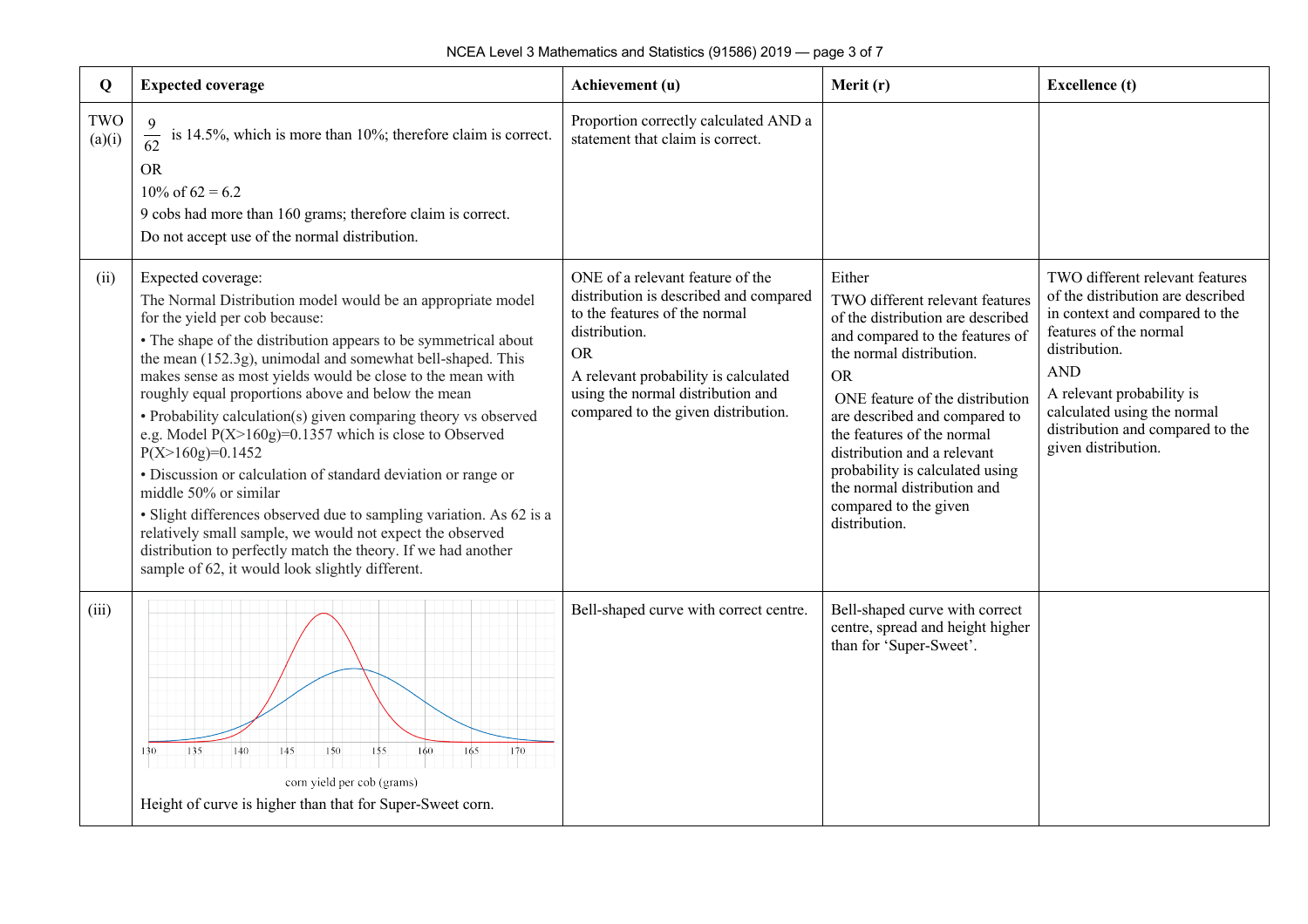$\overline{\phantom{a}}$ 

| (iv) | Mean yield per cob for Ambrosia-Sweet corn is 149 g which is<br>3.3 g lower than the mean yield per cob for Super-Sweet<br>corn.(152.3 g). This means that Ambrosia-Sweet corn would<br>typically produce slightly less corn per cob than the Super Sweet<br>corn would.<br>The standard deviation of the corn yield per cob of Ambrosia-<br>Sweet corn $(4 g)$ is also lower than the standard deviation for<br>Super-Sweet corn (7 g). This suggests that Ambrosia-Sweet<br>corn's yield per cob is slightly more consistent than the Super-<br>Sweet corn's yield per cob.<br>Super-Sweet corn might have some very large cobs but also some<br>very small cobs.<br>Accept other valid comparisons | ONE valid comparison of the two<br>distributions discussed in context with<br>evidence.                                                                   | TWO valid comparisons of the<br>two distributions discussed in<br>context with evidence<br><b>OR</b><br>ONE valid comparison of the<br>two distributions discussed in<br>context with evidence AND<br>Related back to what this<br>means in context. | TWO valid comparisons of the<br>two distributions discussed in<br>context with evidence<br><b>AND</b><br>Related back to what this means<br>in context. |
|------|-------------------------------------------------------------------------------------------------------------------------------------------------------------------------------------------------------------------------------------------------------------------------------------------------------------------------------------------------------------------------------------------------------------------------------------------------------------------------------------------------------------------------------------------------------------------------------------------------------------------------------------------------------------------------------------------------------|-----------------------------------------------------------------------------------------------------------------------------------------------------------|------------------------------------------------------------------------------------------------------------------------------------------------------------------------------------------------------------------------------------------------------|---------------------------------------------------------------------------------------------------------------------------------------------------------|
| (b)  | 25% of 'Bush Road' potatoes are less than 186 grams.<br>Potatoes that are 186 grams are $235 - 186 = 49$ grams lighter than<br>the mean.<br>Using symmetry, 25% of potatoes will be more than a weight that<br>is 49 grams heavier than the mean $(235 + 49) = 284$ grams).<br>As 25% of potatoes will be more than 284 grams, less than 25%<br>of potatoes will weigh more than 300 grams.<br>Accept use of the normal distribution: $\mu = 235$<br>$P(X < 186) = 0.25$<br>$z = -0.6745$<br>$-0.6745 = \frac{186 - 235}{\sigma}$<br>$\sigma$ = 72.65 grams<br>$P(X > 300) = P(Z > 0.894) = 0.186 = 18.6\%$<br>Less than 25% of potatoes will weigh more than 300 grams.                              | Calculation (or diagram) showing that<br>300 g potatoes are more than 49 g<br>heavier than the mean.<br><b>OR</b><br>Finds $\sigma$ = 72.65 using Normal. | Calculation (or diagram)<br>showing that 300 g potatoes are<br>more than 49 g heavier than the<br>mean.<br><b>AND</b><br>Reasoning that clearly<br>identifies why the % is not<br>around 25%.                                                        |                                                                                                                                                         |

| NØ                                    | <b>BIT4</b><br>. V 1                                          | N2     | A3     | A4     | M <sub>5</sub> | M6       | <b>DO</b><br>. | E8       |
|---------------------------------------|---------------------------------------------------------------|--------|--------|--------|----------------|----------|----------------|----------|
| No response; no<br>relevant evidence. | Reasonable start /<br>attempt at one part of<br>the question. | . of u | 2 of u | 3 of u | i of r         | $2$ of r | l of t         | $2$ of t |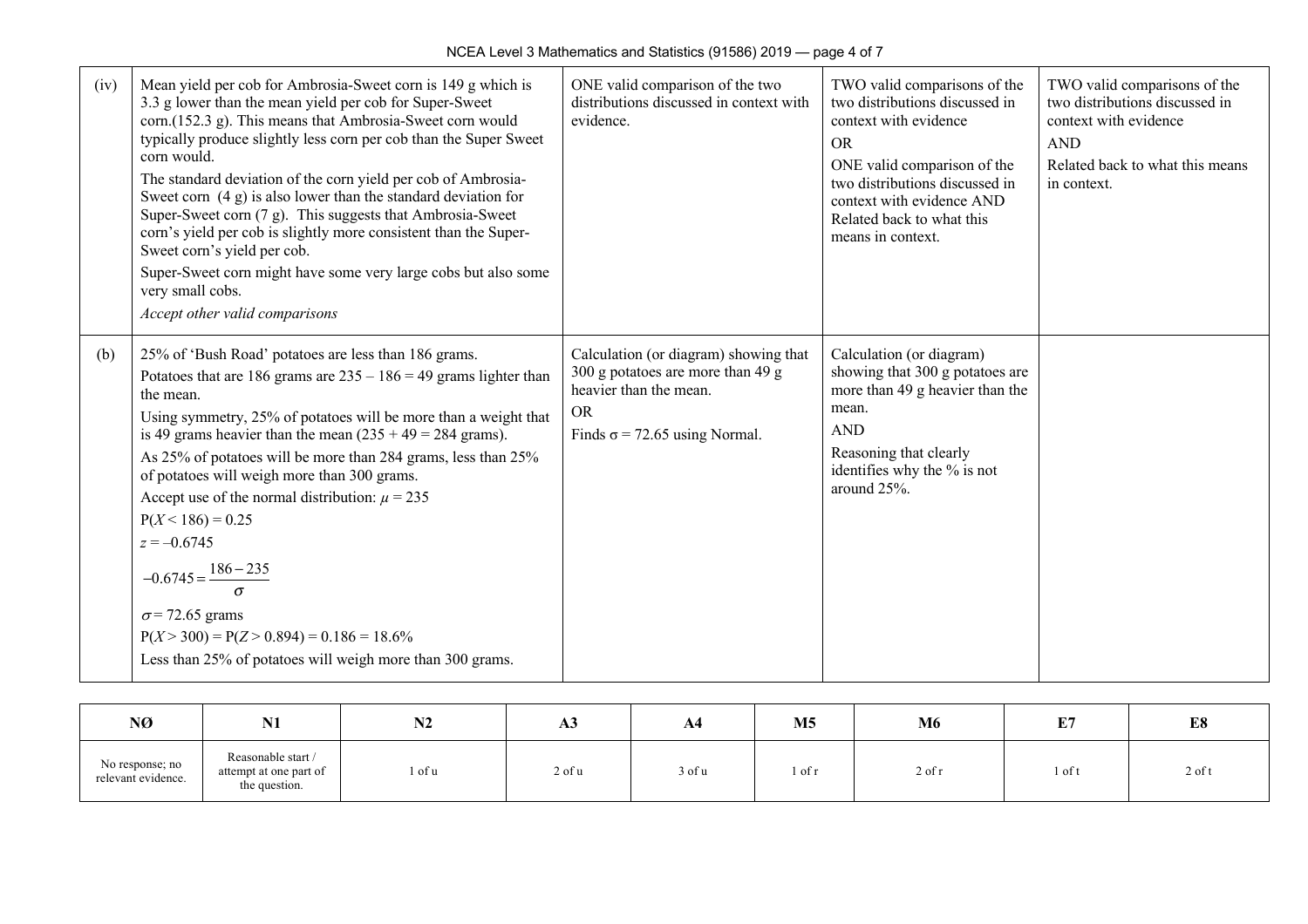| Q                      | <b>Expected coverage</b>                                                                                                                                                                                                                                                                                                                                                                                                                                                                                                                                                  | Achievement (u)                                                                                                                   | Merit (r)                                                                                                                                        | <b>Excellence</b> (t)                                                                                                                             |
|------------------------|---------------------------------------------------------------------------------------------------------------------------------------------------------------------------------------------------------------------------------------------------------------------------------------------------------------------------------------------------------------------------------------------------------------------------------------------------------------------------------------------------------------------------------------------------------------------------|-----------------------------------------------------------------------------------------------------------------------------------|--------------------------------------------------------------------------------------------------------------------------------------------------|---------------------------------------------------------------------------------------------------------------------------------------------------|
| <b>THREE</b><br>(a)(i) | Poisson distribution<br>$\lambda$ = 6 weeds per square metre<br>P(X > 8)<br>$= 1 - P(X \le 8)$<br>$= 1 - 0.8472$<br>$= 0.1528$                                                                                                                                                                                                                                                                                                                                                                                                                                            | Probability correctly<br>calculated.                                                                                              |                                                                                                                                                  |                                                                                                                                                   |
| (ii)                   | Poisson distribution<br>$\lambda$ = 6 weeds per square metre<br>$P(X \geq 4)$<br>$= 1 - P(X \le 3)$<br>$= 1 - 0.1512$<br>$= 0.8488$<br>$P(X \ge 4)$ over 5 separate square metres<br>$= 0.8488^{5}$<br>$= 0.4406$<br><b>OR</b><br>Use of binomial distribution $n = 5$ , $p = 0.8488$<br>$P(X = 5) = 0.4406$                                                                                                                                                                                                                                                              | Probability of $P(X \ge 4)$<br>correctly calculated.<br><b>OR</b><br>Incorrect probability used<br>correctly to find probability. | $P(X \ge 4)$ over five square<br>metres correctly<br>calculated.<br><b>AND</b><br>Correct assumption<br>identified in context.                   | Probability from (ii)<br>correct.                                                                                                                 |
| (iii)                  | Assumption made that the number of weeds in each of the 5 separate square<br>metres is independent.<br>Discussion in context of whether (or not) this assumption is valid<br>E.g. if the 5 separate square metres are close to each other, then the weeds may<br>spread between the plots, meaning that the number of weeds in each plot may not<br>be independent.<br>If binomial distribution is used in (ii), accept assumption of constant probability<br>of each square metre having at least 4 weeds OR independence of each square<br>metre with at least 4 weeds. | <b>AND</b><br>Assumption in context.                                                                                              | <b>OR</b><br>Correct assumption<br>identified in context.<br><b>AND</b><br>Correct discussion of the<br>validity of an assumption<br>in context. | <b>AND</b><br>Correct assumption<br>identified in context.<br><b>AND</b><br>Correct discussion of the<br>validity of an assumption<br>in context. |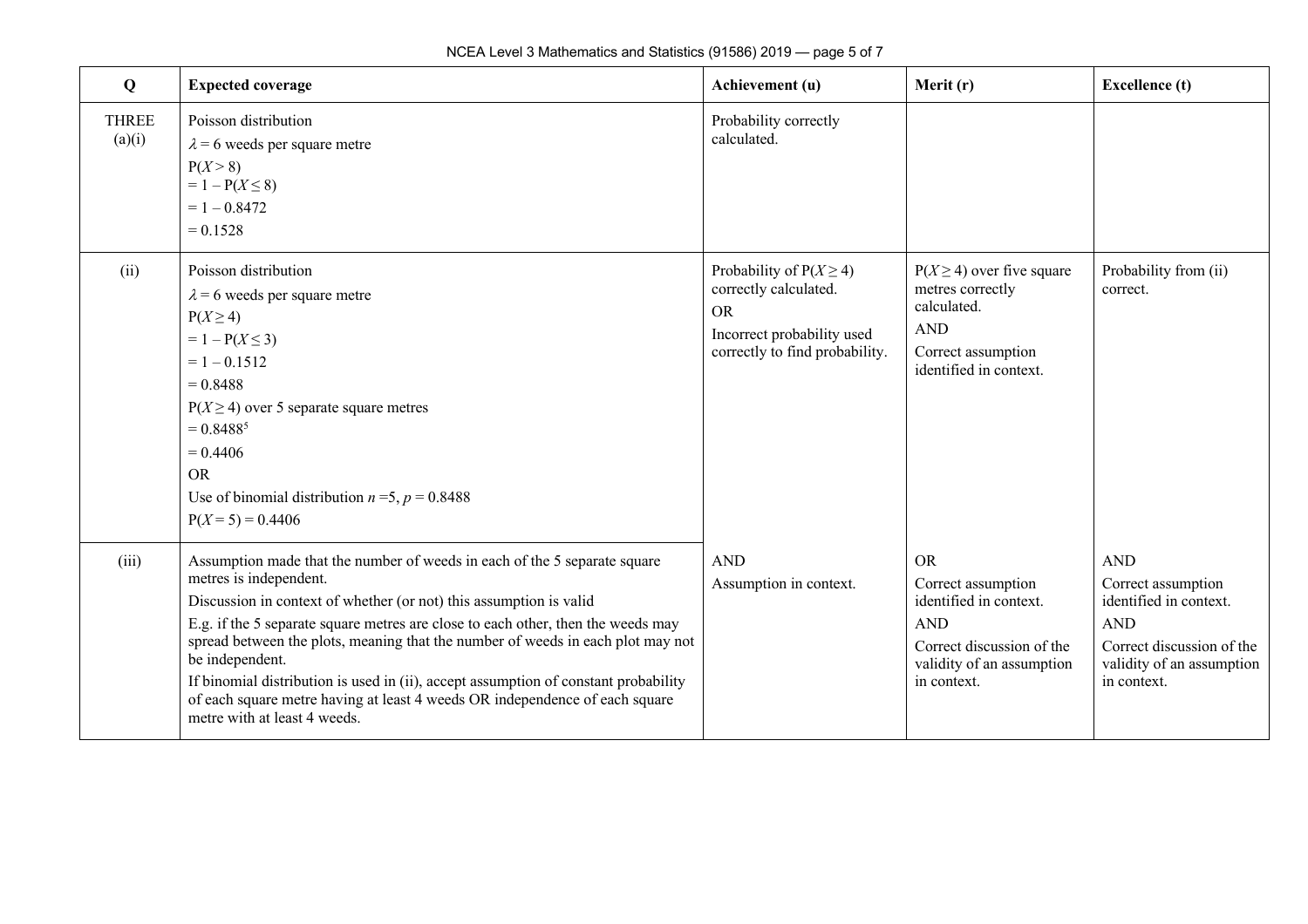| (b)(i) | Using data:<br>Total number of weeds<br>$= (1 \times 1) + (5 \times 2) + (6 \times 3) + (7 \times 4) + (5 \times 5) + (3 \times 6)$<br>$+(1 \times 7) + (1 \times 8) + (1 \times 10) = 125$<br>Mean number of weeds = $\frac{125}{30}$ = 4.1667<br>Calculations not required.<br>Do not accept use of the Poisson distribution.                                                                                                                                                                                                                                                                                                                                                       | $Mean = 4.2$<br>Correct answer only.                                              |                                                                                                               |                                                                                                                                         |
|--------|---------------------------------------------------------------------------------------------------------------------------------------------------------------------------------------------------------------------------------------------------------------------------------------------------------------------------------------------------------------------------------------------------------------------------------------------------------------------------------------------------------------------------------------------------------------------------------------------------------------------------------------------------------------------------------------|-----------------------------------------------------------------------------------|---------------------------------------------------------------------------------------------------------------|-----------------------------------------------------------------------------------------------------------------------------------------|
| (ii)   | $P(X = 10)$ using $\lambda = 4.1667 \times 3 = 12.5$ (1dp)<br>$= 0.0956$<br>Poisson because:<br>• Discrete event in a continuous interval of space: number of weeds per $1 \text{ m}^2$ .<br>• Random – weed growth occurs randomly and unpredictably.<br>• Independent – one weed growing will not influence the growth of another.<br>• Probability of a weed growing is proportional to the area $(1m^2)$ OR<br>the number of weeds per three square metres will be found at a constant rate<br>• Events cannot occur simultaneously $-2$ weeds can't grow in the same place.<br>Solution consistent with $(b)(i)$ where a mean that is realistic for the distribution<br>is used. | Proportion calculated<br>correctly for:<br>$\lambda = 4.2$<br>OR $\lambda$ = 12.5 | Proportion correctly<br>calculated for $\lambda = 12.5$<br><b>AND</b><br>Choice of distribution<br>justified. |                                                                                                                                         |
| (iii)  | The original rate was 6 weeds per square metre, now it is 4.2 weeds per square<br>metre.<br>40% reduction of 6 is 3.6 weeds per square metre, (and after using the weed<br>killer, there are 4.2 weeds per square metre) so there is not a reduction rate of at<br>least 40%.<br><b>OR</b><br>$\frac{1.8333}{6}$ = 30.5% reduction, so there is not a reduction rate of at least 40%.                                                                                                                                                                                                                                                                                                 |                                                                                   | Correct calculation of<br>percentage reduction.                                                               | Correct comparison with<br>original rate, concluding<br>that the weed reduction<br>rate for the new weed<br>killer is not at least 40%. |

| NØ                                    | <b>MT1</b><br>IV L                                            | <b>BIA</b><br>IVZ | A3         | A4     | M <sub>5</sub> | M6     | <b>DA</b><br><u>ا تا</u> | E8       |
|---------------------------------------|---------------------------------------------------------------|-------------------|------------|--------|----------------|--------|--------------------------|----------|
| No response; no<br>relevant evidence. | Reasonable start / attempt<br>at one part of the<br>question. | 1 of u            | $2$ of $u$ | 3 of u | 1 of r         | 2 of r | 1 of t                   | $2$ of t |